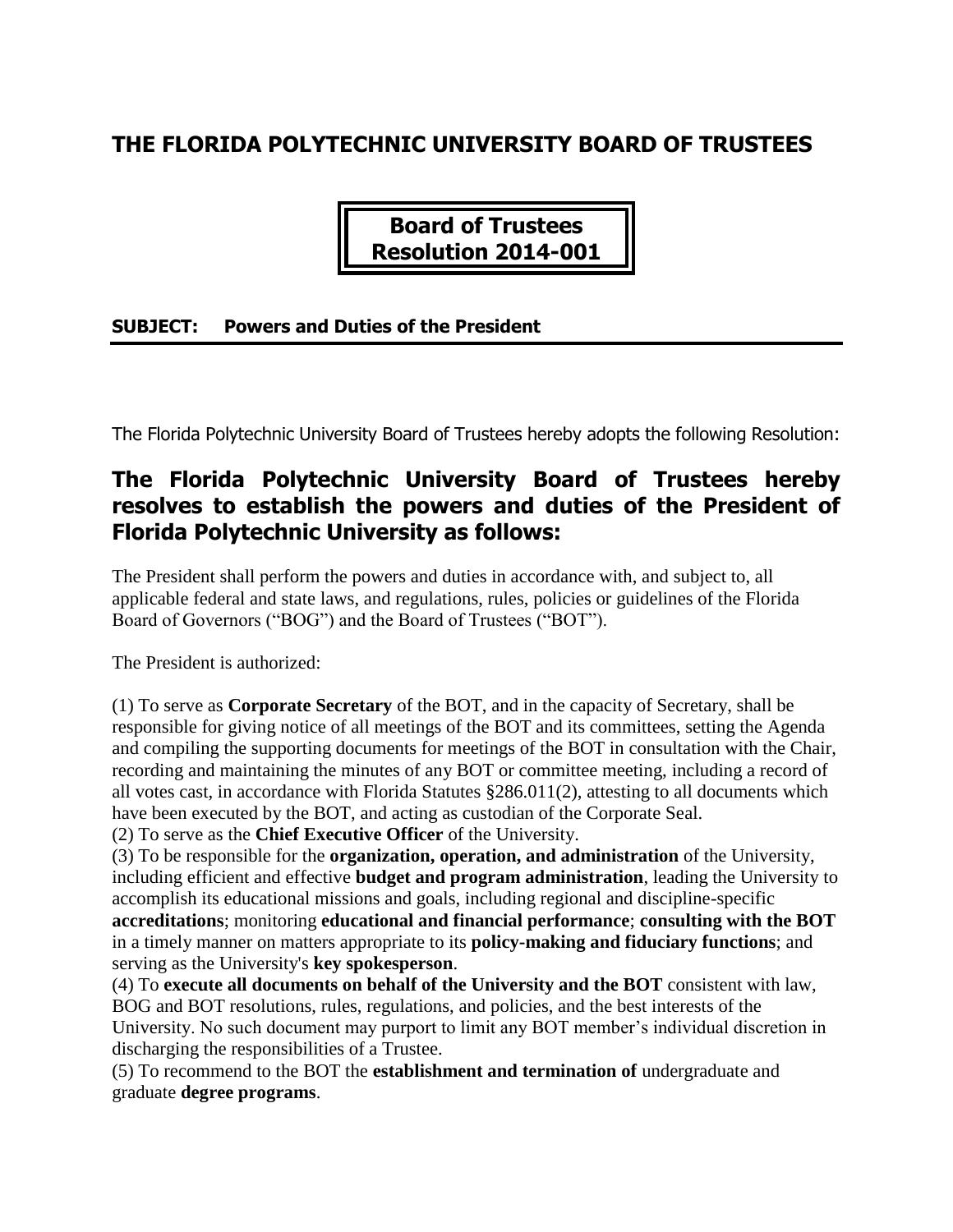(6) To enter into **articulation agreements**. (F.S. §1117.22)

### (7) To **govern admissions**.

(8) To establish the internal **academic calendar** of the University.

#### (9) To **award degrees**.

(10) To enter into agreements for **student exchange programs** with other postsecondary educational institutions.

(11) To provide purchasing, contracting, and budgetary review processes for **student government organizations**. (F.S. §1009.24)

(12) To approve the establishment of an **educational research center for child development**. (F.S. §1011.48)

(13) To **close all or portions of the University campus** and cease normal operations and services in the event of an emergency, when, in the President's judgment, such action will protect the safety, health and welfare of the University's students, faculty and staff and/or the University facilities and grounds. In exercising this authority, the President is authorized to determine and assign those employees who are required to provide essential services.

(14) To recommend the **adoption of regulations** to the BOT to implement provisions of law governing the operation and administration of the University. Such regulations shall be consistent with the mission of the University and the regulations and policies of the BOG.

(15) To take routine administrative actions on behalf of the BOT related to the development, adoption, amendment or repeal of University **regulations,** or any action required under the Florida Administrative Procedures Act, Chapter 120, F.S. This authority does not include the final approval of University regulations.

(16) To establish and implement **policies and procedures** to recruit, appoint, transfer, promote, compensate, evaluate, reward, demote, discipline, and remove **personnel**.

(17) To **approve travel** in accordance with state law. (F.S. §112.061)

(18) To recommend to the BOT a **schedule of tuition and fees** to be charged by the University.

(19) To **negotiate, enter into, and execute research contracts**; to solicit and accept research grants and donations; and to fix and collect fees, other payments, and donations that may accrue by reason thereof. (F.S. §1004.22)

(20) To perform all things necessary to **secure letters of patent, copyrights, and trademarks** on any work products and to enforce the University's rights therein in accordance with applicable federal and state law. (F.S. §1004.23)

(21) To **prepare a budget request** and an **operating budget** for approval by the BOT. To implement the operating budget of the University as prescribed by law, regulations of the BOG, policies of the BOT, and provisions of the General Appropriations Act. The proposed expenditures, plus transfers and balances shall not exceed the estimated income, transfers and balances. The budget and each part thereof shall balance. If at any time the unencumbered balance in the education and general fund of the BOT approved operating budget goes below 5 percent, the President shall provide written notification to the Board of Governors. (F.S. §1011.40)

(22) To **authorize budget transfers from depositories or accounts**; to **sign checks** or otherwise authorize payment of legal obligations of the University; and to **perform banking transactions.** (F.S. §1011.42)

(23) To **approve, execute, and administer contracts for** and on behalf of the BOT for **licenses; the acquisition or provision of commodities, goods, equipment, and services; leases of real**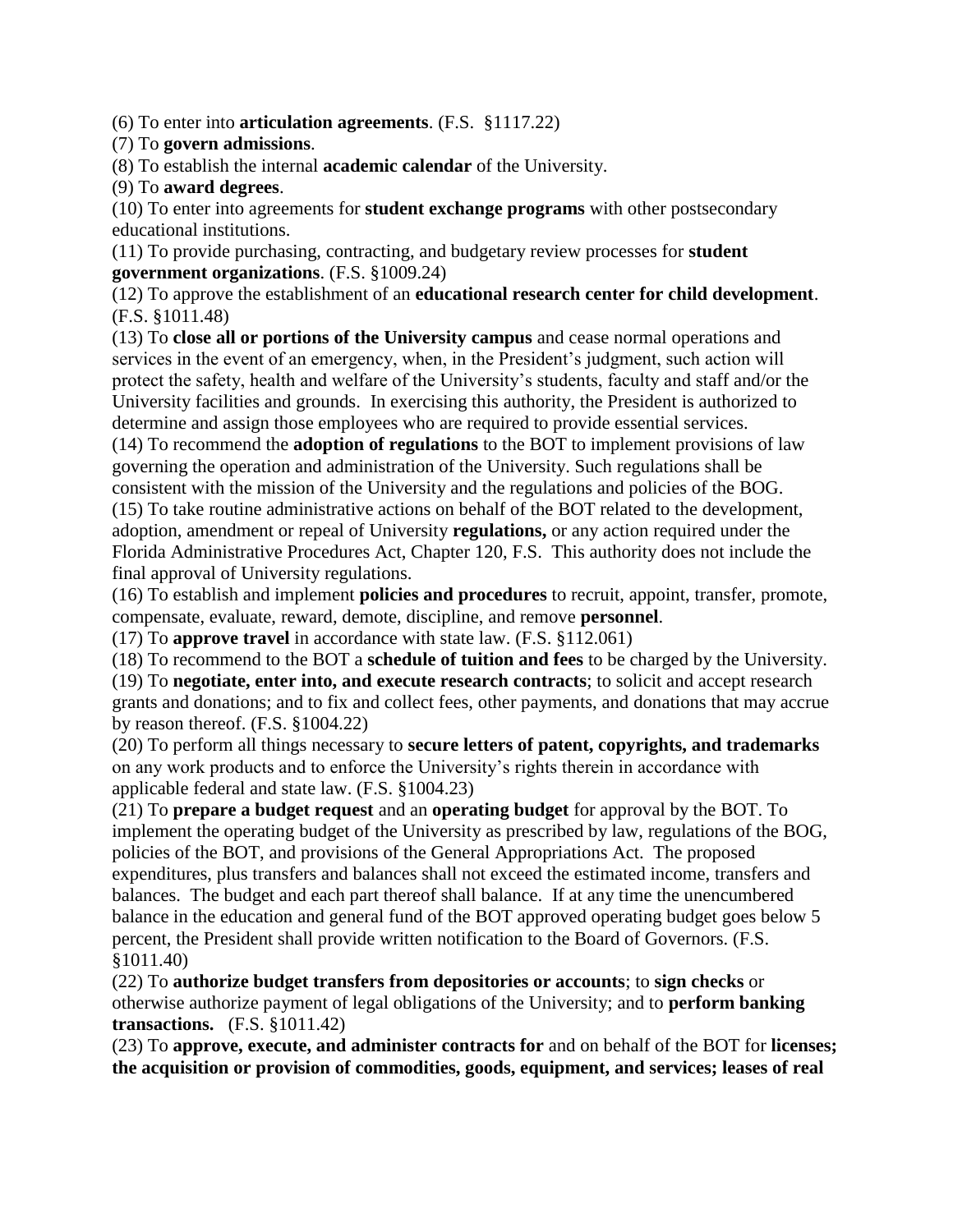**and personal property; and planning and construction to** be rendered **to or by** the University.

(24) To **secure** comprehensive general liability and other forms of **insurance** as necessary. (F.S. §1004.24)

(25) **To enter into agreements for and accept credit card** or other electronic payments as compensation for goods, services, tuition and fees.

(26) To **employ the services of collection agencies** when deemed advisable in collecting delinquent accounts and **to charge off and settle accounts** when uncollectible pursuant to state law. The President will report the status of accounts receivable charge-offs to the BOT annually. (F.S. §1010.03)

(27) To administer a program for the **maintenance and construction of facilities**.

(28) To prepare a **capital outlay budget** as a part of the annual budget based upon and in harmony with the University's capital outlay plan, for approval by the BOT. This budget shall designate the proposed capital outlay expenditure by project for the year from all fund sources in accordance with state law.

(29) To certify to the BOG or Department of Education, as requested, a project's compliance with the requirements for expenditure of **PECO funds** prior to the release of funds. (F.S. §1013.31)

(30) To ensure that all plans for the construction, renovation, remodeling, or demolition of any educational or ancillary plants conform to the requirements of the **Florida Building Code and** 

**the Florida Fire Prevention Code**. The President is authorized to submit documents to the BOG or Department of Education, as appropriate, and to award contracts subsequent to and consistent with BOT approval of the scope, timeframes, funding source, and budget of a surveyrecommended project. (F.S. §1013.371)

(31) In accordance with provisions of Florida Statutes §1013.48**, approve change orders in the name of the BOT for amounts not exceeding \$100,000**. All such approvals shall be for the purpose of expediting the work in progress. Change orders for an amount exceeding \$100,000 may be made by the President or designee after consultation with and approval of the Chair of the Finance Committee. All change orders shall be reported to the board and entered in to the official minutes as soon as practicable at a regular meeting of the BOT. (F.S. §1013.48) (32) To act for the BOT as **custodian of all University property**, and to adjust property records and dispose of University-owned tangible personal property in accordance with procedures established by the BOT or BOG. The President has the authority to prioritize the use of university space, property, equipment and resources and the authority to impose charges for the use of those items.

(33) To take charge of any **lost or abandoned personal property** found on the University campus or on premises owned or controlled by the University or any direct support organization thereof, and if the property is not claimed by the owner within a reasonable period of time as designated by the President/designee, to sell it. (F.S. § 705.18)

(34) To control the University's **fund-raising activities.**

(35) To serve or appoint a designee to **serve on the board of directors and the executive committee of any direct-support organization** established to benefit the University and to receive annual budgets and reports of such organizations. (F.S. § 1004.28)

(36) To periodically **review the operations** of the University in order to determine how effectively and efficiently the University is being administered and whether it is meeting the **goals of its strategic plan** adopted by the BOG.